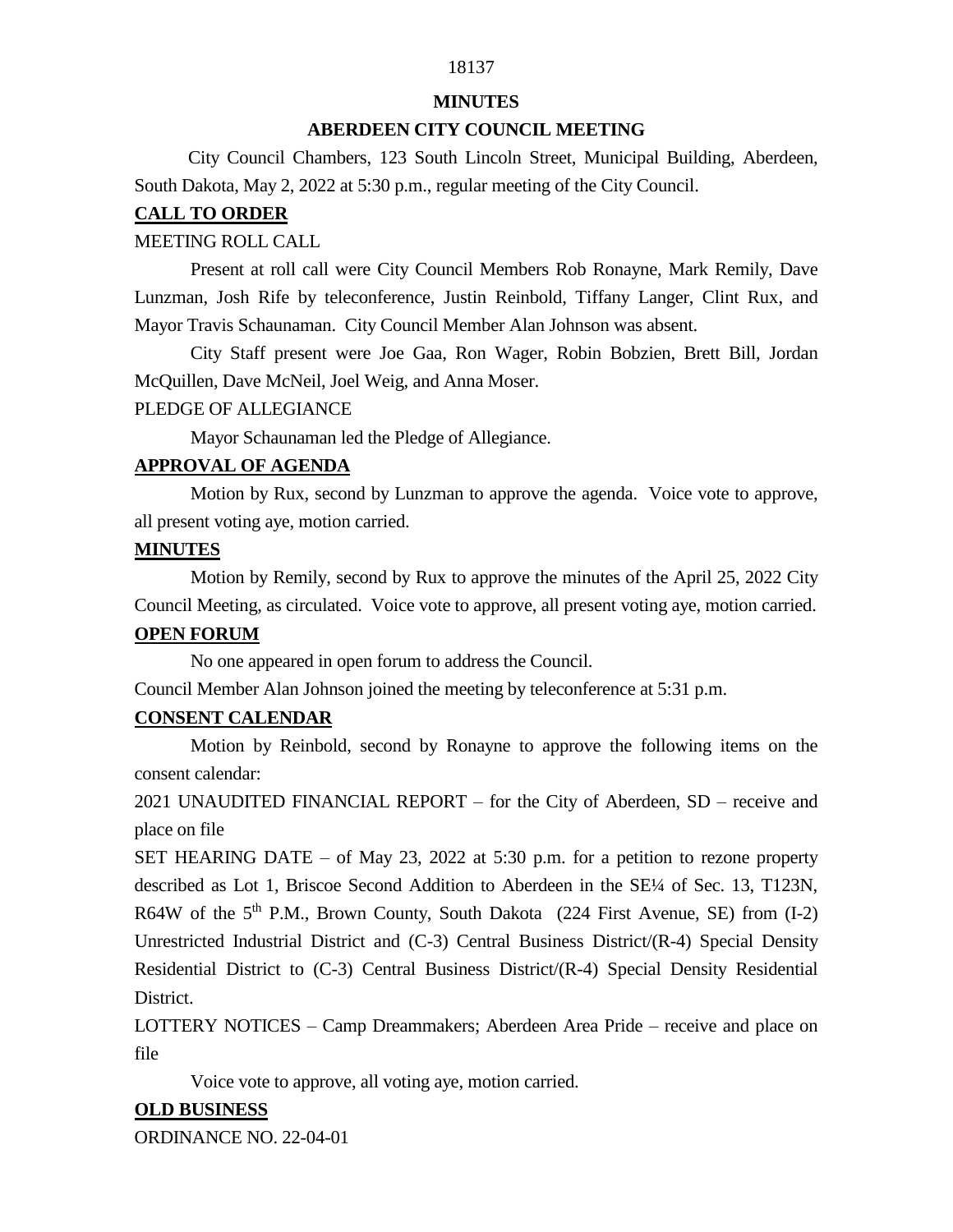Motion by Remily, second by Reinbold to approve second reading and final adoption of Zoning Ordinance No. 22-04-01 modifying the procedure to amend Chapter 60 – ZONING of the Aberdeen City Code to comply with South Dakota Law. Roll call vote to approve, all voting aye, motion carried.

## ORDINANCE NO. 22-04-02

Motion by Ronayne, second by Remily to approve second reading and final adoption of Zoning Ordinance No. 22-04-02 transferring and renumbering regulations establishing and governing the Planning and Zoning Commission from Chapter 2 – ADMINISTRATION to Chapter 60 – ZONING of the Aberdeen City Code. Roll call vote to approve, all voting aye, motion carried.

#### ORDINANCE NO. 22-04-03

Motion by Reinbold, second by Rux to approve second reading and final adoption of Ordinance No. 22-04-03 to rezone property described as ADC 2019-1 First Subdivision to the City of Aberdeen in the NE¼ of Sec. 16, T123N, R63W of the  $5<sup>th</sup>$  P.M., Brown County, South Dakota (4811 Maloney Avenue, NE) from (I-2) Unrestricted Industrial District to (M) Municipal, State, and County Use District. Roll call vote to approve, all voting aye, motion carried.

#### ORDINANCE NO. 22-04-04

Motion by Remily, second by Ronayne to approve second reading and final adoption of Ordinance No. 22-04-04 to rezone property described as Wetland Lot A and Wetland Lot B, Aberdeen Industrial Park East Addition to Aberdeen In the NE¼ of Sec. 16, T123N, R63W of the  $5<sup>th</sup>$  P.M., Brown County, South Dakota (4705 and 4710 Capital Avenue, NE) from (I-2) Unrestricted Industrial District to (M) Municipal, State, and County Use District. Roll call vote to approve, all voting aye, motion carried.

### ORDINANCE NO. 22-04-05

Motion by Rux, second by Remily to approve second reading and final adoption of Ordinance No. 22-04-05 to rezone property described as Lot 1, Safeguard/ADC Subdivision in Aberdeen in the NE¼ of Sec. 17, T123N, R63W of the  $5<sup>th</sup>$  P.M., Brown County, South Dakota (2830 Industrial Avenue, NE) from (I-2) Unrestricted Industrial District to (M) Municipal, State, and County Use District. Roll call vote to approve, all voting aye, motion carried.

#### **NEW BUSINESS**

#### AWARD SIXTH PERMIT FOR CANNABIS DISPENSARY TO BLUE SUNRISE, LLC

City Manager Joe Gaa informed the Council that the decision to select a sixth and final cannabis dispensary between a sixth application submitted by SF Partnership, LLC dba Elevate or a seventh application submitted by Blue Sunrise, LLC was simplified because SF Partnership, LLC dba Elevate withdrew their application. Gaa said that staff recommended approval of the issuance of the sixth and final cannabis dispensary permit to Blue Sunrise,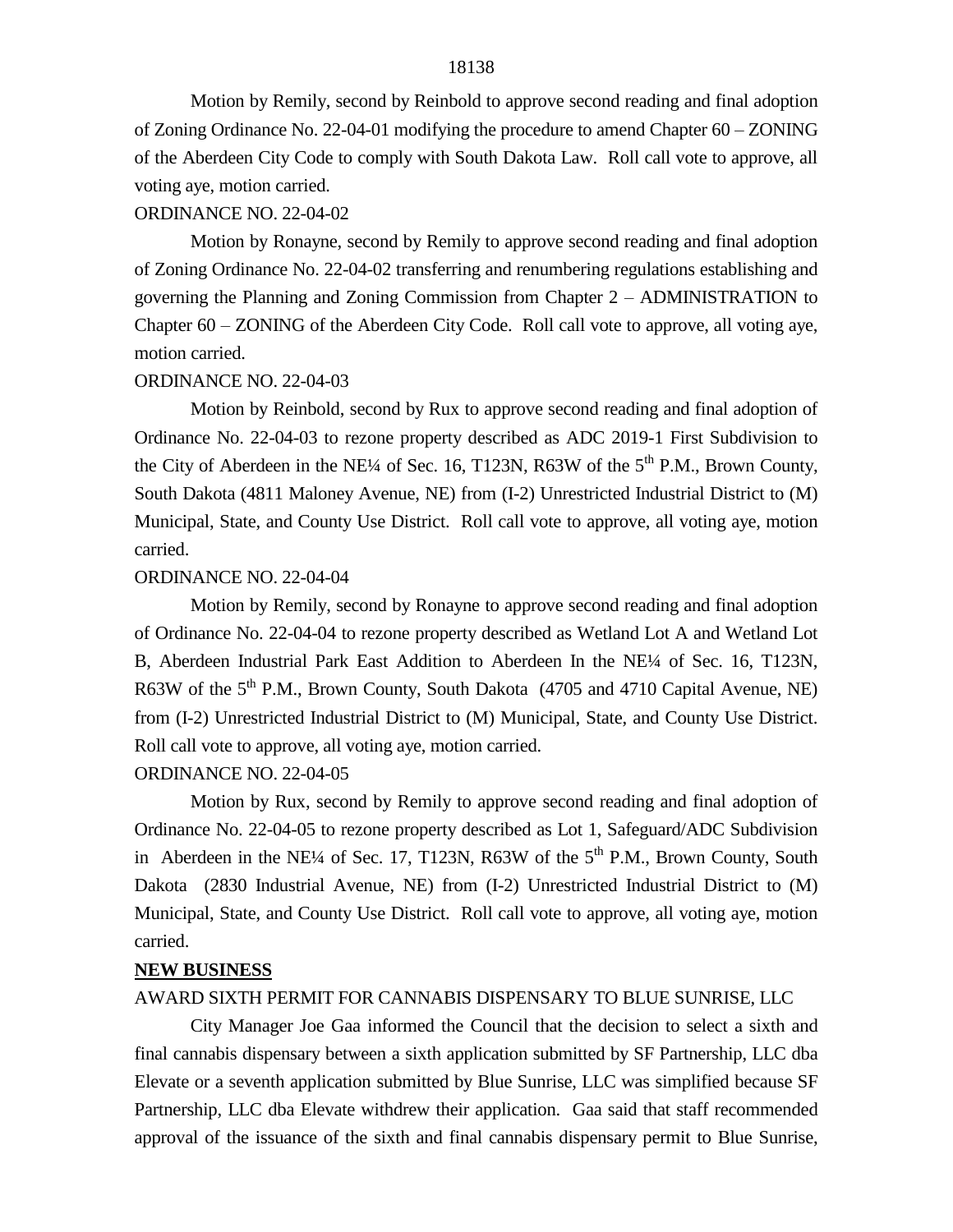LLC to operate at 3015 Sixth Avenue, SE, Suite 12. Adam Altman, attorney representing Blue Sunrise, LLC, was present. Motion by Ronayne, second by Rux to approve, pursuant to Sec. 60-360 of the Aberdeen City Code, issuance of a permit to Blue Sunrise, LLC to operate a cannabis dispensary at 410 South Harvard Street, Suite C in compliance with applicable state and local laws and regulations. Roll call vote, to approve, Rux, Langer, Johnson, Rife, Lunzman, Remily, Ronayne, and Mayor Schaunaman voting aye, Reinbold abstaining, number of ayes 8, number of nays 0, members abstaining 1, motion carried.

DECLARE BICYCLES SURPLUS FOR TRANSFER TO LOCAL NONPROFIT CHARITABLE ORGANIZATIONS

Police Chief Dave McNeil requested approval to declare ten abandoned bicycles as surplus property and authorize the transfer of the bicycles to local nonprofit charitable organizations. Motion by Rux, second by Reinbold to declare ten bicycles surplus property to be transferred to local nonprofit charitable organizations. Roll call vote to approve, all voting aye, motion carried.

## **REVIEW AND APPROVAL OF CLAIMS AND PAYROLL**

Motion by Lunzman, second by Remily to approve payment of the bills listed for May 2, 2022 and payroll for the period from April 24, 2022 through May 7, 2022.

Bills having been audited by the Finance Officer and fully itemized and authorize the Mayor or City Manager to sign, and the Finance Officer to countersign, all warrants for payment of the following approved bills: US Bank 54,989.14; US Bank Corp. Trust 17,334.95; Wellmark Blue Cross/Blue Shield 172,000.00; Aberdeen Chamber of Commerce 615.00; MARCO Technologies LLC 323.39; Tom Barstad 446.29; RDO Equipment Co. 27.54; Hawkins Inc. 1,435.00; Dakota Pump & Control 19,690.49; Lang's TV & Appliance 1,825.98; Cole Papers Inc. 205.41; Flexible Pipe Tool Co. 507.15; Direct Automation LLC 151.05; Auto Value Parts/Hedahls 4.99; MAC's Inc. 16.50; Dakota Supply Group 97.91; Graymont LLC 4,219.90; Midstates Group 3,687.00; Safety Service Inc. 35.90; SHARE Corp. 692.73; Crawford Trucks & Equipment 12.23; SD Gov't. Finance Officer Assn. 75.00; Keith Sharisky 180.00; Stan Houston Equipment Inc. 103.70; Diesel Machinery Inc. 900.00; Fastenal Company 23.74; Aberdeen Awards 6.00; SD Dept. of Health 1,027.00; Dependable Sanitation 54.00; Tanner Jondahl 68.00; Troy Denelsbeck 138.00; Energy Laboratories Inc. 103.00; Endress & Hauser 1,423.73; US Postal Service 265.00; Jarman's Water Systems 1,926.55; SD One Call 79.52; Huber Technology Inc. 697.71; Century Business Products 70.00; Joshua Ochsner 138.00; Menards Inc. 221.52; Convention Visitors Bureau 20,881.84; McQuillen Creative Group Inc. 1,500.00; AT & T 415.36; Double D Body Shop 375.00; Tyler Technologies 535.94; Matheson Tri-Gas Inc. 245.21; Aberdeen Shuttle 28.50; Michael Law 68.00; Business Improvement Dist. 6,810.27; Austin Nath 138.00; J R Huebner 196.00; Midcontinent Communications 516.00; ARAMARK Uniform Service 75.43; Dave McNeil 28.00; GRAINGER 140.20; Geffdog Designs 227.00; IAPE 65.00; Midwest Pump & Tank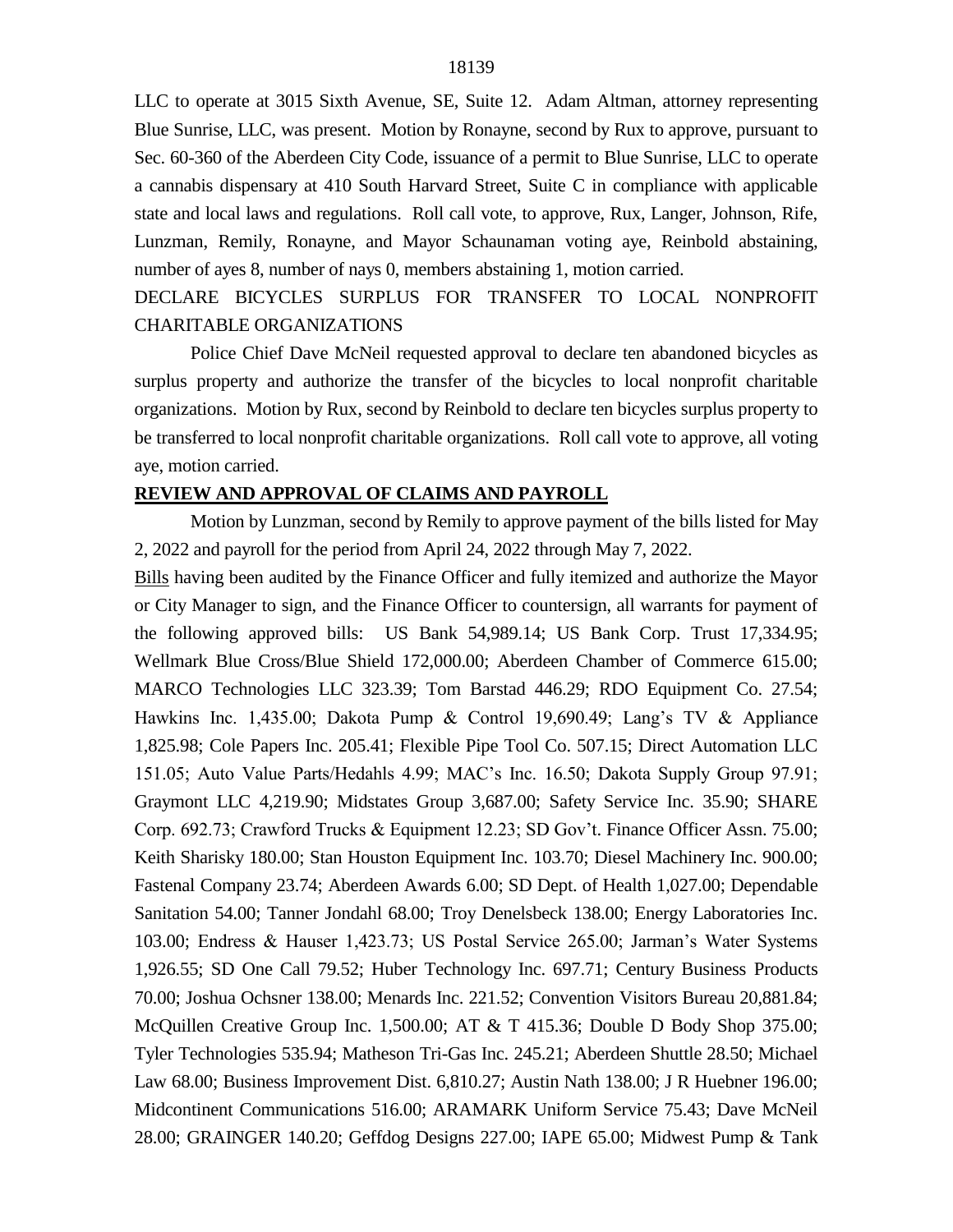206.02; Lexisnexis Risk Solutions 150.00; Harlow's Bus Sales Inc. 465.61; Diamond Dry Cleaning 8.09; Thomas Conmay 138.00; Aberdeen Area Humane Society 5,400.00; Linde Gas & Equipment Inc. 7,310.91; Guardian Life Insurance Co. 387.32; United Parcel Service 36.00; Jack McKiver 180.00; NAPA Central 421.01; Sansio Inc. 910.00; Kaseya US, LLC 241.68; Stuart Donaldson 138.00; CHEMCO Systems LP 1,492.92; Office Depot 32.67; Kent Warrey 138.00; Core & Main LP 8,475.38; Shannon Chemical Corp. 23,346.30; Briston Bruce 32.00; Runnings Supply Inc. 247.46; Custom Installation Solutions 3,158.50; HR Green Inc. 1,262.64; The Journey 112.93; Benjamin Mayer 711.40; City of Britton 355.83.

Payroll for the period from April 24, 2022 through May 7, 2022 and city share of social security, old age & survivor's insurance, retirement, health and life insurance: EFTPS 137,559.55; SD Retirement 84,917.99; Governing Body 3,351.93; City Manager 8,345.64; City Attorney 7,621.35; Finance 11,237.74; HR 7,999.47, Building 1,887.37; Computer 5,076.63; Planning/Zoning 16,499.35; Engineering 14,526.20; Police 144,948.44; Fire 127,517.99; Housing/Building 7,233.75; Street 33,276.02, Jennifer Clark 16.75 hr; Traffic 6,824.88, Jaden Karst 16.50 hr; Solid Waste 21,822.89; Transportation/Ride Line 20,267.07; Library 29,796.07, Anna Moser 40.27 hr; Parks, Rec & Forestry 100,572.94, Scott Albrecht 12.50 hr., Jordan Artz 11.00 hr., Denise Auske 11.50 hr., Jaden Brave 12.25 hr., Byran Bugard 13.00 hr., Daniel Carrico 12.00 hr., Corina Conklin 11.00 hr., Robert Coyle III 12.25 hr., Zacharey Drobny 11.00 hr., Aislinn Flaherty 12.25 hr., Angel Frey 11.00 hr., Charlee Galvin 12.00 hr., William Goscicki 12.00 hr., Chloe Holt 11.00 hr., Lynn Holzkamm 14.75 hr., Nathan Kornmann 12.25 hr., Myah Malchow 14.25 hr., Jacqueline McNeil 13.25 hr., Hailey Moeller 13.25 hr., Wendell Niewenhuis 15.00 hr., Joseph Pulfrey 12.00 hr., Erica Shultz 12.00 hr., Brad Sharp 15.00 hr., Trent Shuey 13.00 hr., Dan Thayer 16.75 hr., Amy Thompson 15.00 hr., Mason Thompson 14.50 hr., 13.00 hr., Stacy Morman 18.27 hr; Airport 17,100.23; Pipe 29,190.51, Dawson Brandner 16.75 hr, Leroy Conn 19.20 hr; Water Treatment 21,347.50; Meter 1,780.80; Water Reclamation 22,128.94; Pump 9,719.84. Roll call vote to approve, all voting aye, motion carried.

#### **CITY MANAGER'S REPORT**

City Manager Joe Gaa introduced the new Library Director Anna Moser.

#### **OTHER**

Council Member Langer questioned language used within campaign literature of a city council candidate. Discussion followed.

## **ADJOURNMENT**

Mayor Schaunaman called for a motion to adjourn the meeting. Motion by Rux, second by Johnson to adjourn. The voice vote to adjourn was not unanimous. Mayor Schaunaman called for a roll call vote to adjourn with Lunzman, Rife, Johnson, Reinbold, Langer Rux, and Mayor Schaunaman voting aye, Ronayne and Remily voting nay, number of